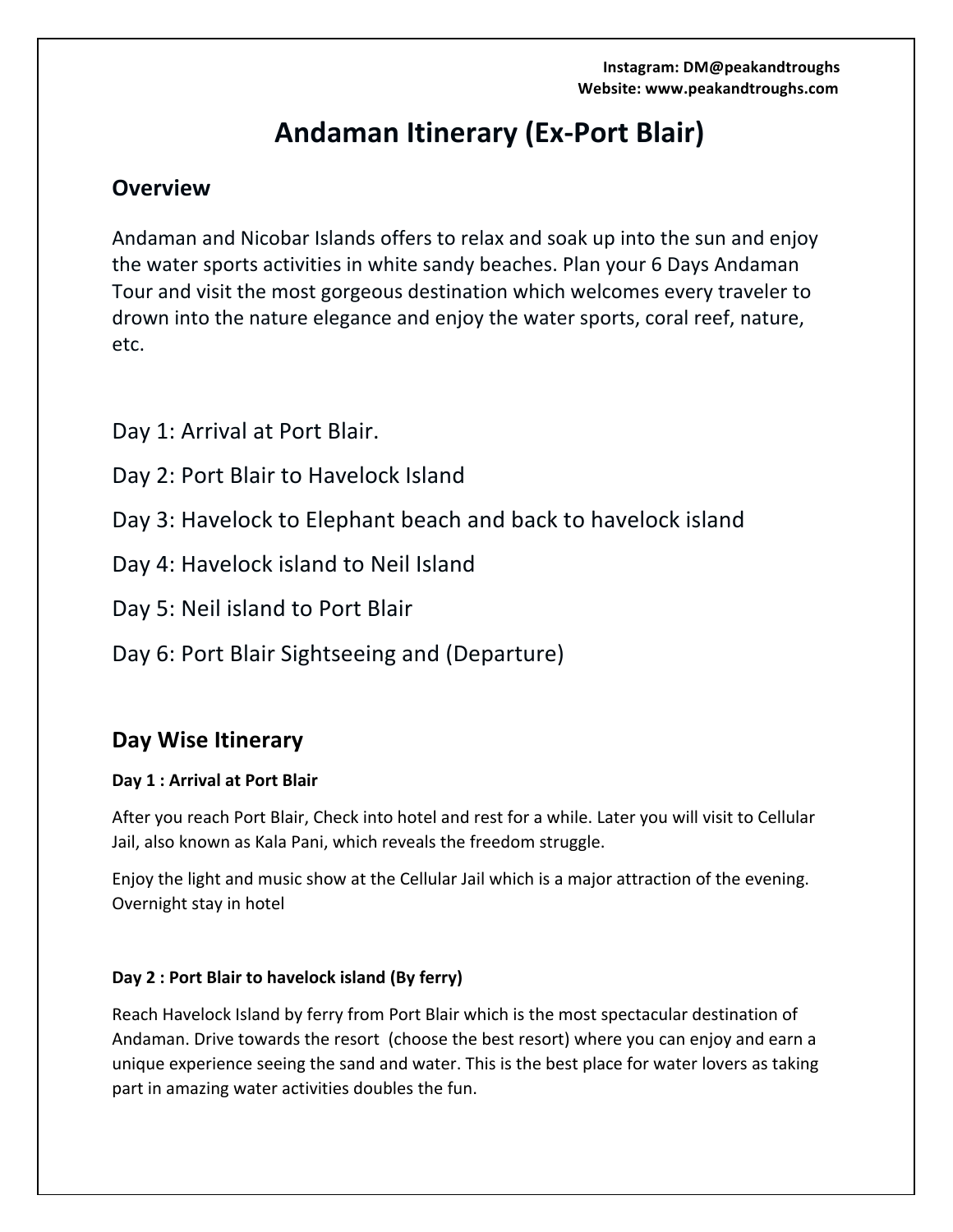#### **Instagram: DM@peakandtroughs** Website: www.peakandtroughs.com

Board the high-speed cruise and gain a wonderful experience of the holiday. Visit the **Radhanagar Beach to see the beautiful sunset. Overnight stay**

#### **Day 3 : Havelock to Elephant Beach**

Today explore Elephant Beach. Enjoy the boat ride to Elephant beach and indulge yourself in various waster sports activities. Spend the whole day in water and sand to gain unique experience by witnessing the wonderful marine life and exploring the reef through snorkelling.

By night reach the hotel and enjoy the dinner by the beach. Overnight stay at hotel

#### **Day 4 : Havelock to Neil Island**

Board the ferry and reach Neil Island. Check into hotel and relax for a while. Later you will visit Bharatpur and Laxmanpur Beach which is most famous in this island. Enjoy the scuba diving at the beach and explore the marine life and coral reefs.

Witness the beautiful sunset at the beach. Back to the hotel for overnight stay

#### **Day 5 : Neil Island to Portblair**

Enjoy your breakfast at the hotel. Checkout and board the ferry to Port Blair. After arrival, check in to hotel. Rest of the day is at leisure. Enjoy shopping to take the souvenirs back to home.

#### **Day 6 : Departure from Portblair**

Later checkout and transferred to the airport for onward destination.

### Few points to keep in mind:

1. PLEASE book tickets of ferry on e day in advance to avoid any confusion.

2. Elephant beach is a must-see. If you are lucky there will be bright sunshine and awesome colours. Try to stay for sunset there.

3. Be careful in choosing your travel agent. The big guys will just offload you to the locals so go for a local guy to begin with.